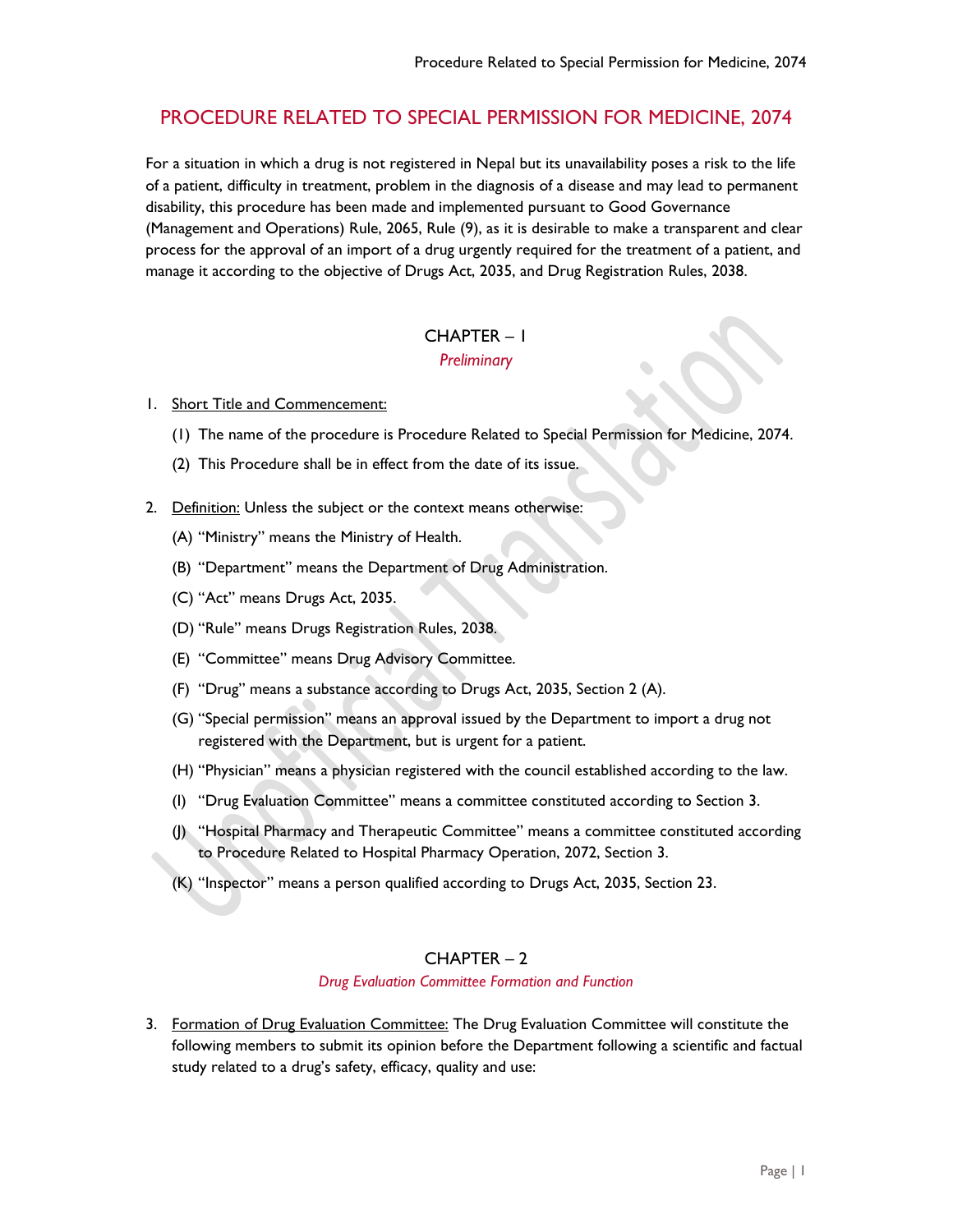(A) Division Chief, Management Division **Coordinator** 

| (B) Senior Quality Controller, National Drug Laboratory             | Member           |
|---------------------------------------------------------------------|------------------|
| (C) Division Chief, Registration Division                           | Member           |
| (D) Division Chief, Inspection Division                             | Member           |
| (E) Senior Pharmacist or Pharmacy Officer nominated by the Director |                  |
| General of the Department                                           | Member-Secretary |

A subject matter expert or an employee of the Department working in a relevant section may be invited to join this Committee as an invitee.

- 4. Committee's Function, Duty and Power: The Committee's function, duty and power shall be as the following.
	- (1) For a request for a special permission received from a hospital's Pharmacy and Therapeutic Committee for a new drug, a new combination of drugs and a new dosage form not registered at the Department, for the use for a patient, recommend the Department the said drug with comparative benefit (usefulness, public safety, effectiveness, quality, price suitability, availability).

Explanation: "New drug" means a new drug that is not registered at the Department, that which is registered at the Department but because it is intended for a new indication, has a new dosage form, new dosage and new route of administration, and that which is registered at the Department as separate formulations but now appear as a fixed dose combination.

- (2) For a request received from a hospital's Pharmacy and Therapeutic Committee for a drug that is registered at the Department, but cannot be imported and made available through a regular process but is very necessary for treatment, recommend the Department on whether a special permission is to be issued or not following the evaluation of the said drug's comparative benefit (usefulness, public safety, effectiveness, quality, price suitability, availability).
- (3) Recommend the Department on a process related to registration or a solution to an existing procedural ambiguity.
- (4) Since the function of this Committee is to provide a recommendation and suggestion to the Department, a decision of this Committee shall only be effective after it is verified by the Director General of the Department.

### CHAPTER – 4

### *Arrangement Regarding Application and Recommendation for Special Permission*

- 5. Arrangement regarding application for special permission:
	- (1) A person (importer) can submit an application requesting for a special permission for use for a patient, a drug not registered at the Department, a new combination of drugs, a new dosage form, or a drug registered at the Department but in short supply in the market, with a recommendation from a concerned hospital's Pharmacy and Therapeutic Committee, along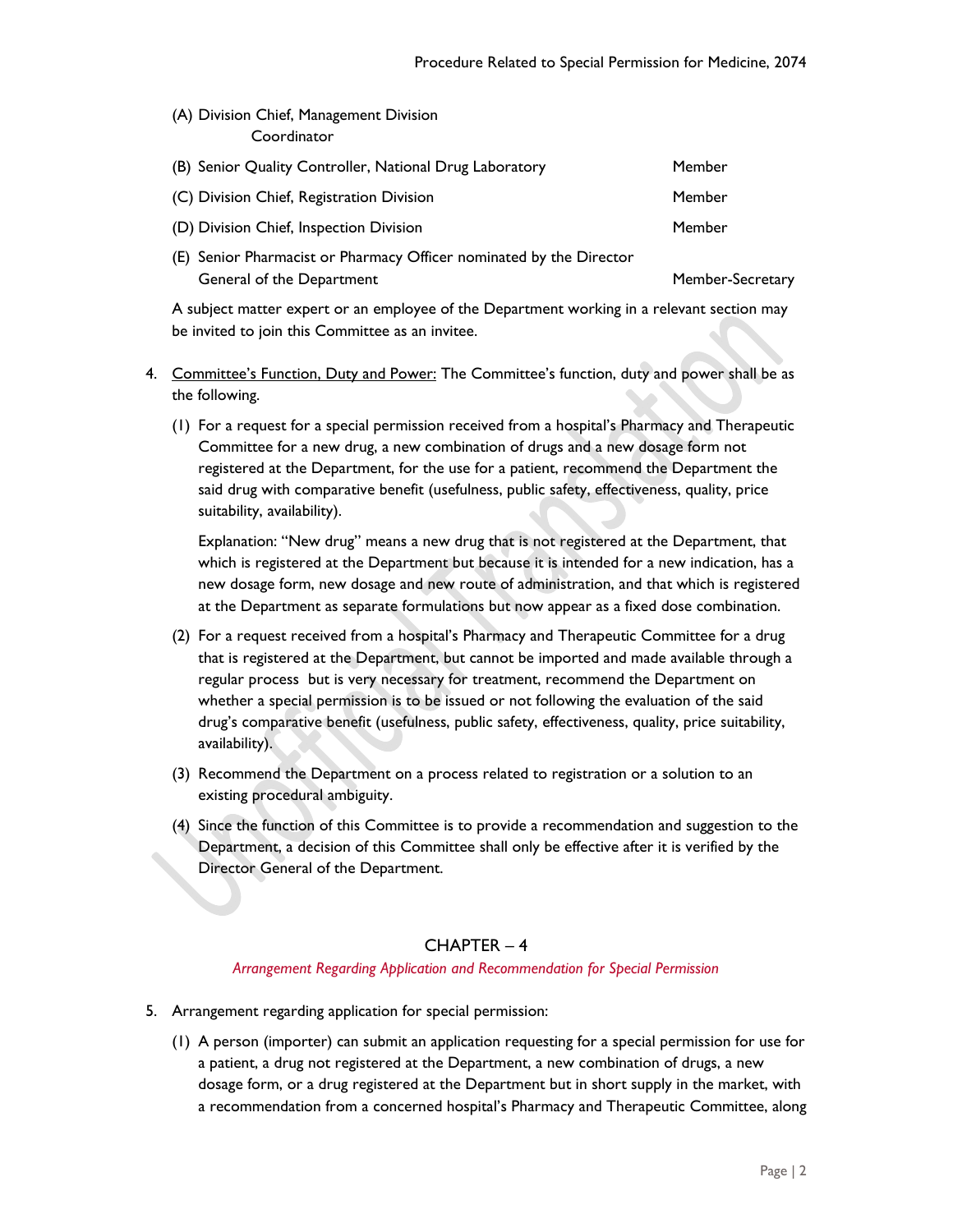with the drug's comparative benefit (usefulness, public safety, effectiveness, quality, price suitability, availability) and documents according to Schedule 1.

- (2) An application registered pursuant to Sub-section (1), must be submitted with the following documents attached along with:
	- (a) Drug's Summary of Product Characteristics (SPC)
	- (b) Exporting country and details regarding the drug's registration and use in other countries.
	- (c) Details of therapeutic benefits and risks over the existing drug.
	- (d) Details of cost benefit over existing registered drug.
	- (e) Two levels of prices: Import price and Maximum Retail Price (MRP)
	- (f) Other scientific reference materials (relevant unbiased scientific research articles, clinical trial reports, etc.).
- 6. If various government as well as non-government bodies and organisations receive a drug not registered at the Department, then staying within Drug Donation Guideline, an application mentioning quantity, an organization distributing the drug, mode of distribution, etc., may be submitted to the Department.
- 7. If a situation for a shortage of an essential drug develops or a shortage is likely to happen due to a special dire circumstance such as a natural disaster, epidemic, an application for a special permission of the drug may be submitted. In this situation, the number of patients determined by the Department will not be applicable.
- 8. For a drug not registered in Nepal but has been recommended by the Physician as necessary for a patient, an application for a special permission with a prescription attached and a recommended quantity mentioned, needs to be submitted to the Department.
- 9. If a drug not registered at the Department is to be received by any government or nongovernment body or organisation through an international competitive bidding, an application with procurement-related documents attached needs to be submitted.

## CHAPTER – 5

### *Arrangement Regarding Approval of Special Permission*

- 10. To be Recommended by the Evaluation Committee: For an application registered as per Section 5 (1), the Evaluation Committee shall recommend to the Department after evaluating a drug on the basis of its comparative benefit (usefulness, public safety, effectiveness, quality, price suitability, availability).
- 11. To Publish Notice: After the Evaluation Committee submits its recommendation as per Section (10), the Department shall publish a seven-day (7) public notice about the recommended drug's name, quantity, importer, manufacturer, recommending hospital, price on the Department's noticeboard and website for the purpose of informing everyone concerned.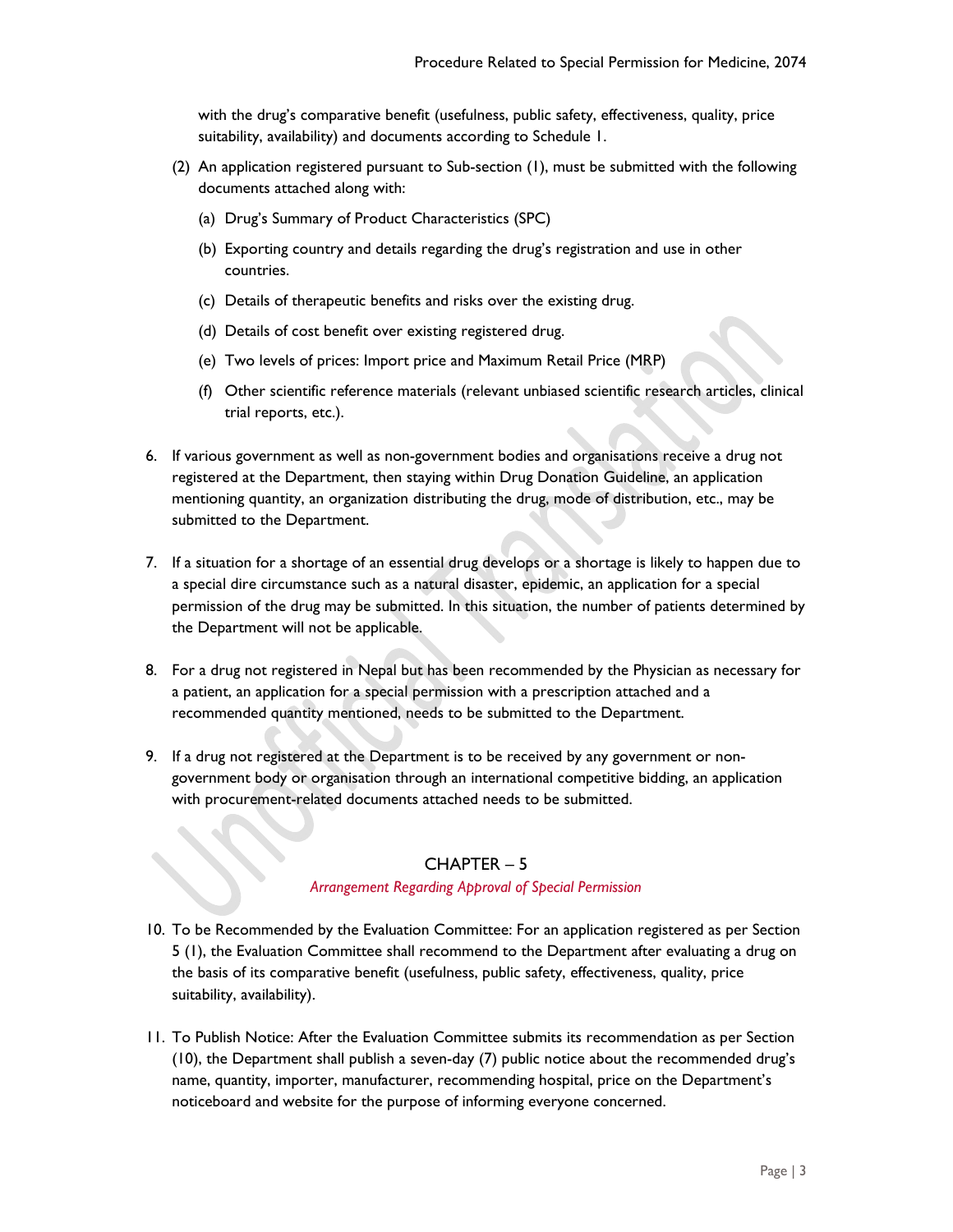- 12. Based on the recommendation of the Evaluation Committee as per Section (10), the Department is to provide a special permission according to the format given in Schedule (2) for only the quantity required for a maximum of 100 patients as defined in a treatment protocol.
- 13. In relation to an application received as per Section (6), (7), (8) and (9), a special permission according to Schedule (2) may be provided after a Departmental decision is made following the completion of a process from the Registration Division as per Drug Registration Rules, 2038, Rule 4 (B), Sub-rule 4.
- 14. A special permission provided as per Section (12) must be endorsed by a meeting of the Drug Advisory Committee.
- 15. The drug's consumer price must not exceed its maximum retail price in its exporting country.
- 16. Validity of Special Permission Letter: A special permission issued by the Department shall be valid only for the fiscal year in which it has been issued.

# CHAPTER – 6

## *Condition for Issuing Special Permission*

- 17. Except when not prohibited by Section (25) of the Act, a special permission for new drugs as defined in Schedule (1) for a quantity required for the purpose of treating patients may only be provided under the following condition:
	- (1) A drug to be imported must be registered in the exporting country.
	- (2) A drug to be imported is essential for the treatment of a patient's disease and is an alternative to the drug (in terms of usefulness, public safety, effectiveness and price suitability) is not registered in Nepal or is in shortage.
	- (3) A concerned drug must be used under the supervision of a concerned Physician of a recommending hospital, however, under a special circumstance, if recommended by the Physician, with a permission from the Department, it may be used in another hospital as well.
	- (4) The Inspector appointed by the Department to inspect an area where the drug is stored, details regarding distribution, etc., must be allowed to conduct an inspection without any hindrance.

## CHAPTER – 7

### *Condition When Special Permission are Not Provided*

18. A special permission shall not be provided when an application for a special permission has been submitted according to Section (5), Sub-section (1), but the Evaluation Committee cites that a special permission for the requested drug is not necessary as a comparative benefit of the said drug is not established.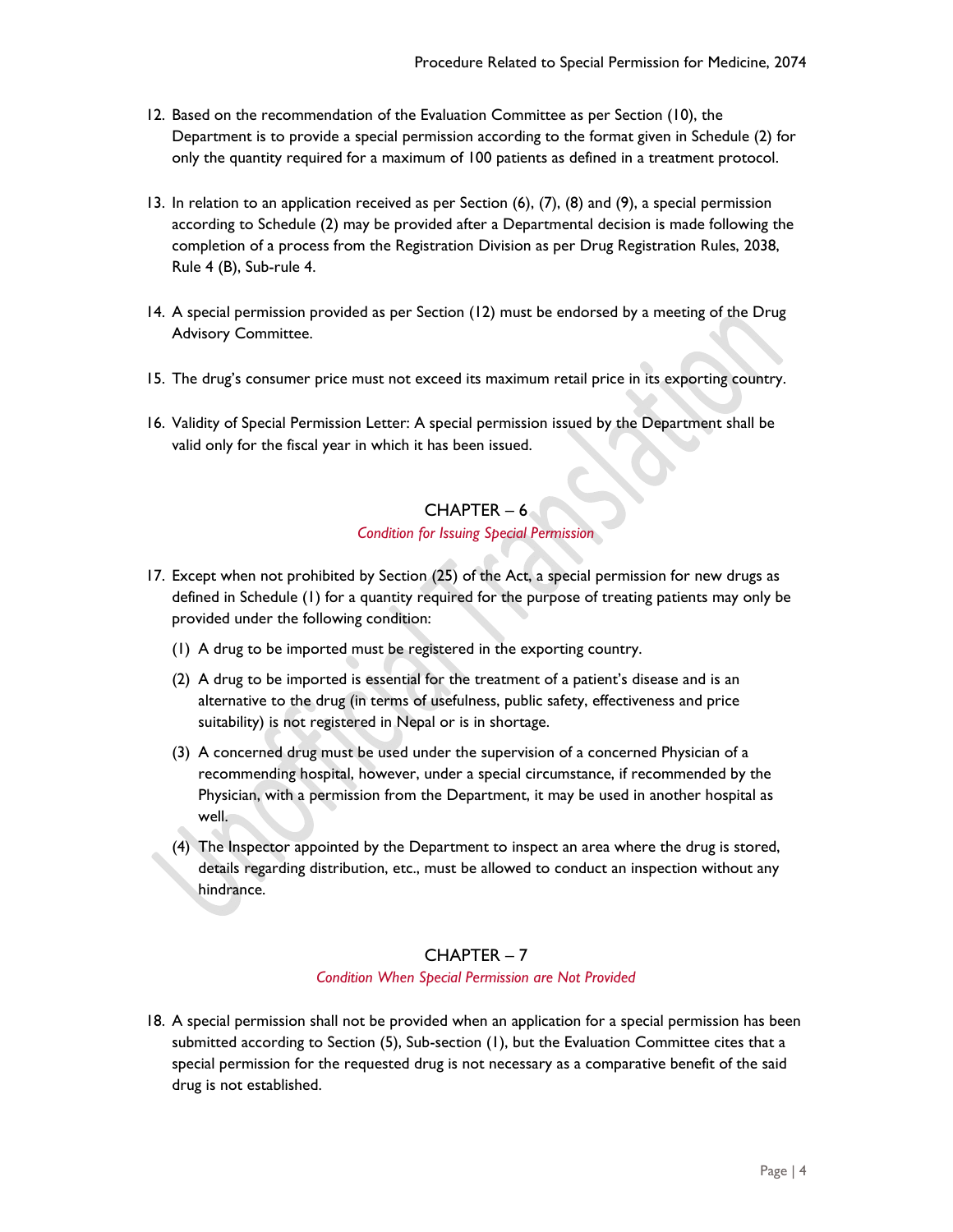- 19. A special permission shall not be provided for any drug that is manufactured by a domestic drug manufacturer.
- 20. A special permission shall not be provided for a drug that is registered at the Department, but cannot be imported through a regular processes due to a special circumstance, when the same drug of another manufacturer is registered at the Department and is available in the market.

### *Miscellaneous*

- 21. The importer must keep full details (imported quantity, date of import, name of the manufacturer, price of the drug, name and address of a patient to whom the drug has been distributed, name of the disease) updated and must submit the details the Department every three (3) months.
- 22. Notwithstanding what has been stated in Section (20), in case there is problem with the supply of certain lifesaving drugs registered at the Department because their manufacturers have changed, there shall not be any problem to provide permissions to import such drugs mandated by the Drug Advisory Committee from time to time.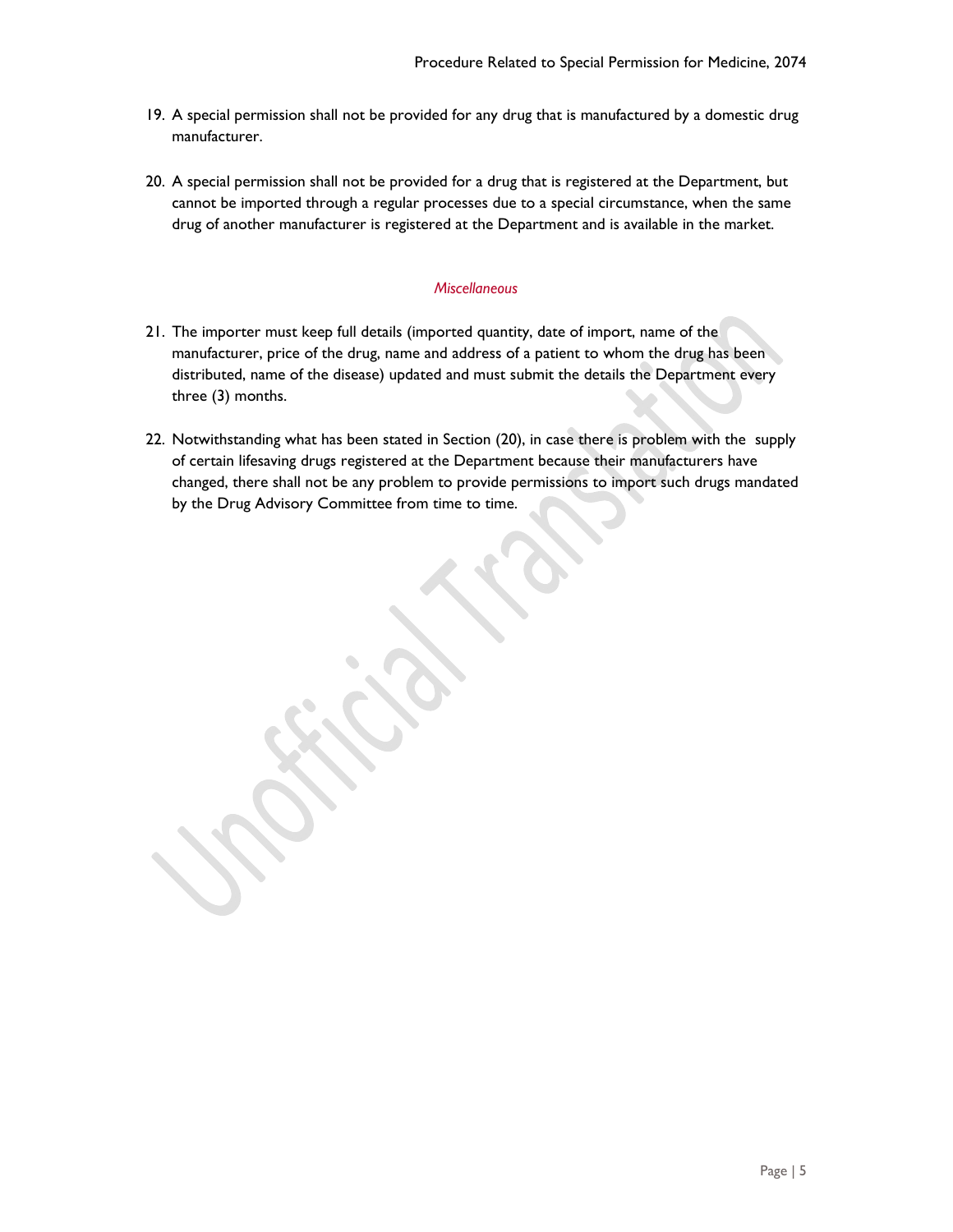╲

## SCHEDULE – 1

*Application for Special Permission* 

Date:

Mr. Director General, Department of Drug Administration, Bijulibazar.

## Subject: Request for Special Permission

Since the new drugs detailed below are urgently required for the patients undergoing treatment at ………………………. Hospital Teaching Hospital/Medical College/Nursing Home for ………………………. disease, I hereby submit an application for a special permission with necessary documents.

| S.  | Drug's Name | Drug's     | Manufacturing  | Required | Import | Drug's              |
|-----|-------------|------------|----------------|----------|--------|---------------------|
| No. |             | Active     | Company's      | Quantity | Price  | Maximum             |
|     |             | Ingredient | Name and       |          |        | <b>Retail Price</b> |
|     |             |            | <b>Address</b> |          |        | (MRP)               |
|     |             |            |                |          |        |                     |
|     |             |            |                |          |        |                     |
|     |             |            |                |          |        |                     |
|     |             |            |                |          |        |                     |

Applicant